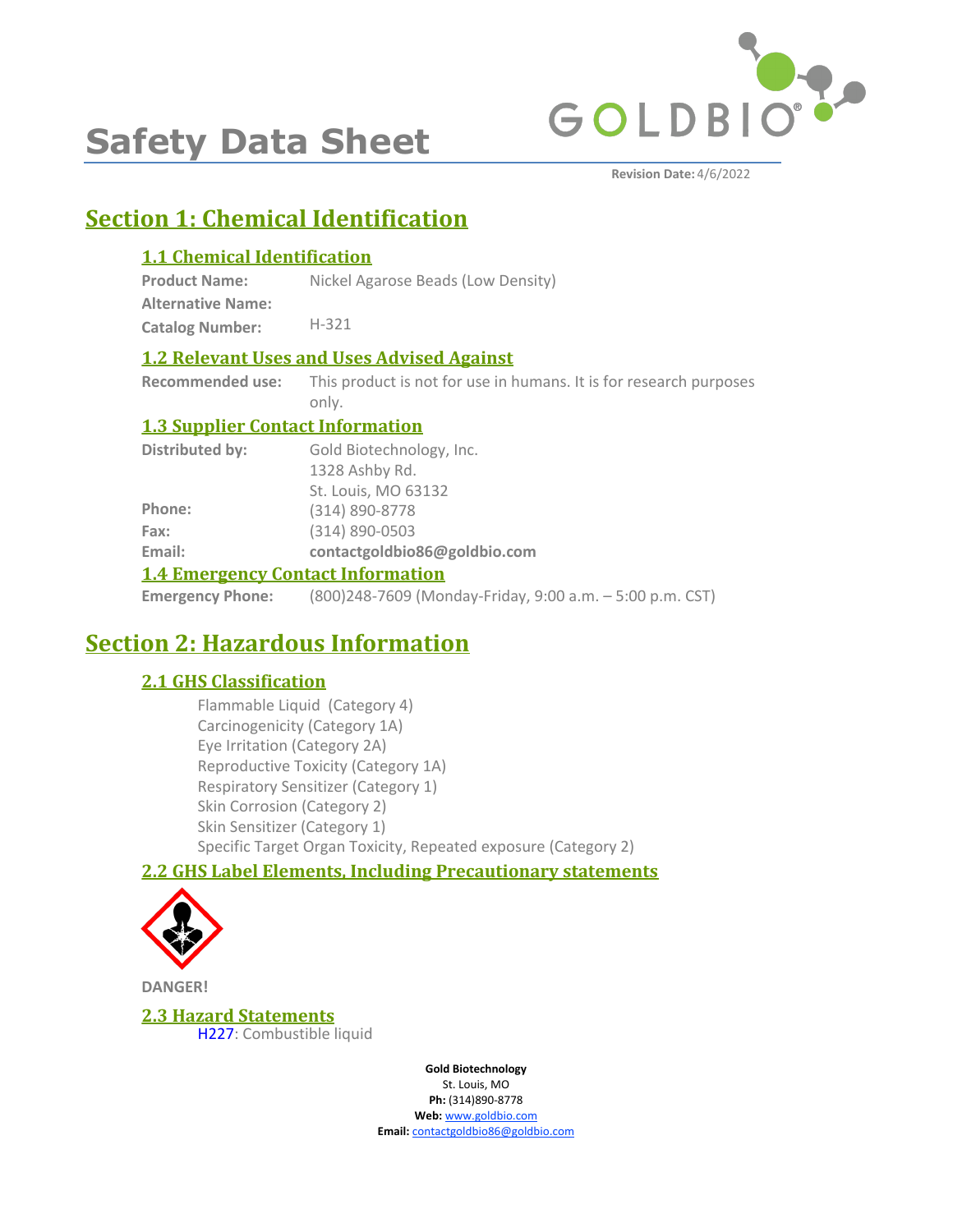| <b>H315</b> : Causes skin irritation                                            |                                                                         |  |
|---------------------------------------------------------------------------------|-------------------------------------------------------------------------|--|
| H317: May cause an allergic skin reaction                                       |                                                                         |  |
| H319: Causes serious eye irritation                                             |                                                                         |  |
| H334: May cause allergy or asthma symptoms or breathing difficulties if inhaled |                                                                         |  |
| H350: May cause cancer                                                          |                                                                         |  |
| H360: May damage fertility or the unborn child                                  |                                                                         |  |
|                                                                                 | H373: May cause damage to organs through prolonged or repeated exposure |  |
| <b>2.4 Precautionary Statements</b>                                             |                                                                         |  |
|                                                                                 | P261: Avoid breathing dust/fume/gas/mist/vapours/spray                  |  |
| P262: Do not get in eyes, on skin, or on clothing                               |                                                                         |  |
| P263: Avoid contact during pregnancy/while nursing                              |                                                                         |  |
| P264: Wash skin thoroughly after handling                                       |                                                                         |  |
| P332+313: If skin irritation occurs: Get medical advice/attention               |                                                                         |  |
|                                                                                 | P337+313: If eye irritation persists get medical advice/attention       |  |
| <b>2.8 HMIS Classification</b>                                                  |                                                                         |  |
| Health Hazard:                                                                  | $\mathcal{L}$                                                           |  |
| Chronic Health Hazard:                                                          | $\frac{1}{2}$                                                           |  |
| Flammability:                                                                   | 2                                                                       |  |
| Physical Hazards:                                                               | O                                                                       |  |
| <b>2.9 NFPA Rating</b>                                                          |                                                                         |  |
|                                                                                 |                                                                         |  |

| 2 |
|---|
| Ω |
|   |

# **Section 3: Composition/Information on Ingredients**

# **3.1 Composition**

| Identity:                 | Agarose Resin       |
|---------------------------|---------------------|
| <b>IUPAC:</b>             |                     |
| <b>Synonyms:</b>          |                     |
| <b>CAS Number:</b>        | 9012-36-6 [50% v/v] |
| <b>Molecular Formula:</b> | n/a                 |
| <b>Molecular Weight:</b>  | n/a                 |
| Identity:                 | Ethanol             |
| <b>IUPAC:</b>             |                     |
| Synonyms:                 |                     |
| <b>CAS Number:</b>        | 64-17-5 [<20%]      |
| <b>Molecular Formula:</b> | $C_2H_6O$           |
| <b>Molecular Weight:</b>  | 46.07 g/mol         |

# **Section 4: First Aid Measures**

# **4.1 Detailed First Aid Measures**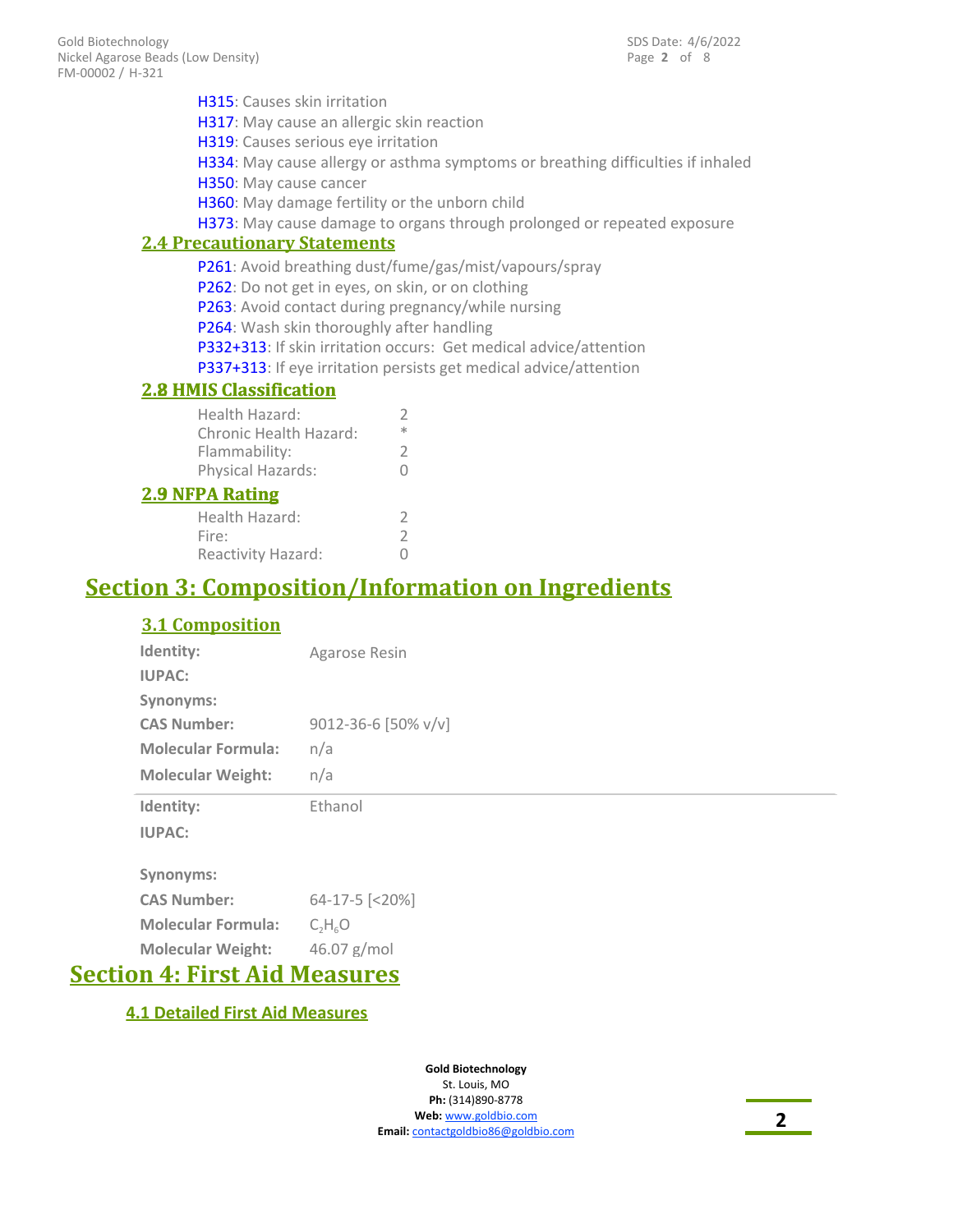| Inhalation:                | If breathed in, move person into fresh air. If not breathing, give<br>artificial respiration. Consult a physician.                                    |
|----------------------------|-------------------------------------------------------------------------------------------------------------------------------------------------------|
| Skin:                      | Immediately wash skin copiously with soap and water. Take victim<br>immediately to hospital. Consult a physician.                                     |
| Eye:                       | Immediately rinse out with water for at least 15 minutes. Assure<br>adequate flushing by separating the eyelids with fingers. Consult a<br>physician. |
| Ingestion:                 | Wash out mouth with water. Drink plenty of water. Consult a<br>physician. Never give anything by mouth to an unconscious person.                      |
| <b>Notes to Physician:</b> | Treat symptomatically and supportively.                                                                                                               |

### **4.2 Most Important Symptoms And Effects, Either Acute Or Delayed**

The most important known symptoms and effects are described in the labeling (see section2). And /or in section 11.

### **4.3 Indication of immediate medical attention and special treatment needed**

Not available

# **Section 5: Fire Fighting Measures**

### **5.1 Conditions of flammability:**

Combustible liquid. In a fire or if heated, a pressure increase will occur and the container may burst, with the risk of a subsequent explosion. Runoff to sewer may create fire or explosion hazard.

### **5.2 Suitable extinguishing media:**

Use water spray, alcohol-resistant foam, dry chemical or carbon dioxide.

### **5.3 Specific hazards arising from the chemical**

During a fire, highly toxic gases may be generated by thermal decomposition or combustion – Unknown.

### **5.4 Specific protective actions for fire-fighters:**

Wear self-contained breathing apparatus and protective clothing to prevent contact with skin and eyes.

# **Section 6: Accidental Release Measures**

### **6.1 Personal precautions, protective equipment and emergency procedures:**

Use personal protective equipment. Avoid breathing vapors, mist or gas. Ensure adequate ventilation.

#### **6.2 Environmental precautions:**

Do not let product enter drains.

### **6.3 Methods and materials for containment and cleaning up:**

Soak up with absorbent material, discard.

# **Section 7: Handling and Storage**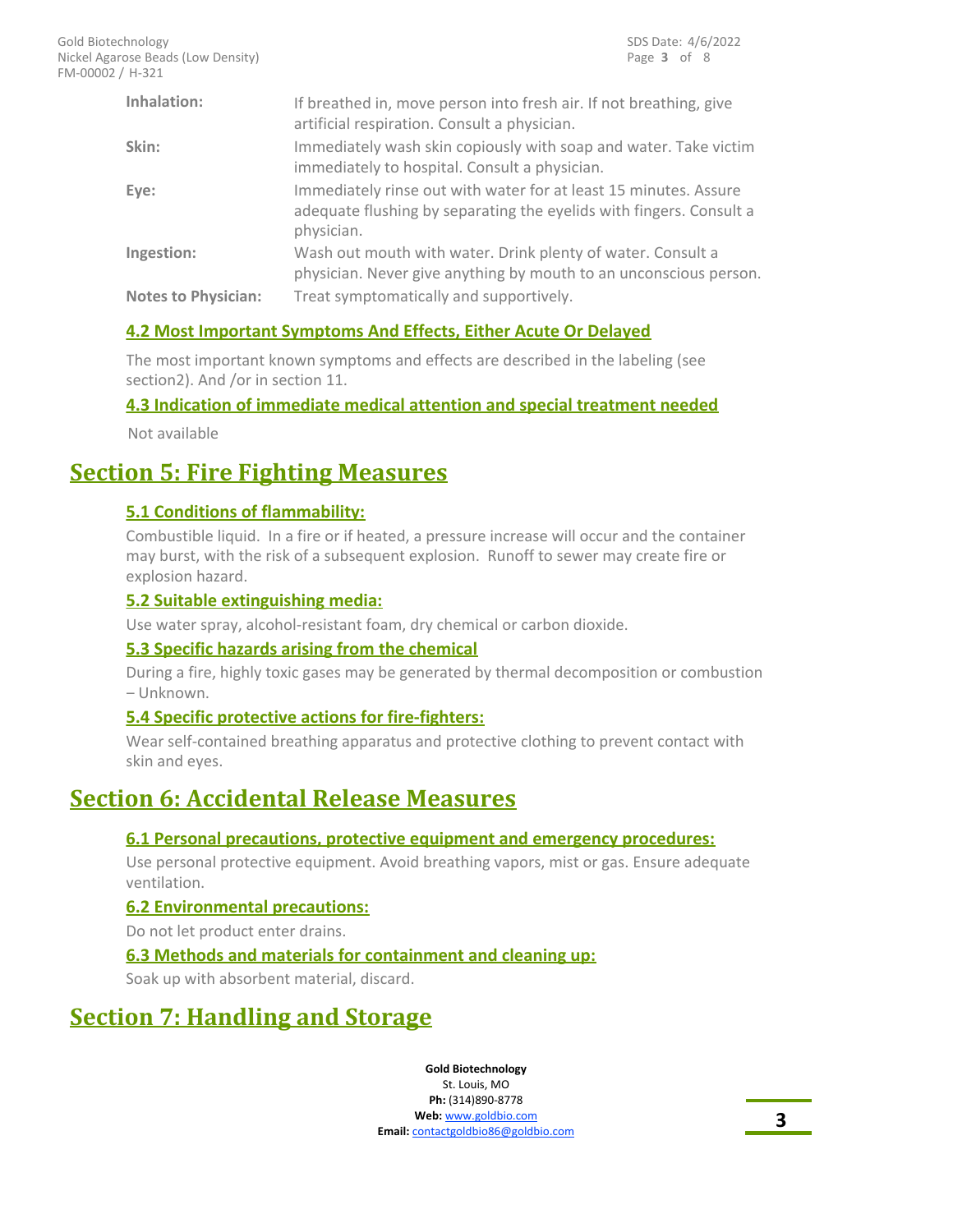### **7.1 Precautions for safe handling:**

Always wear personal protective equipment (PPE, see section 8).

#### **7.2 Conditions for safe storage, including and incompatibilities:**

Keep container tightly closed.

Store at 4°C. Do NOT freeze.

# **Section 8: Exposure Controls / Personal Protection**

#### **8.1 Control Parameters:**

Contains no substances with occupational exposure limit values.

#### **8.2: Appropriate engineering controls:**

Contains no substances with occupational exposure limit values.

#### **8.3 Personal Protective Equipment (PPE):**

**Eye/Face Protection:** Safety glasses with side-shields conforming to EN166. Use equipment for eye protection tested and approved under appropriate government standards such as NIOSH (US) or EN 166(EU).

**Skin Protection:** Handle with gloves. Gloves must be inspected prior to use. Use proper glove removal technique - without touching outer surface of glove - to avoid skin contact with this product. Dispose of contaminated gloves after use in accordance with applicable laws and good laboratory practices. Wash and dry hands. The type of protective equipment must be selected according to the concentration and amount of the dangerous substance at the specific workplace.

**Respiratory Protection:** Where risk assessment shows air-purifying respirators are appropriate use a full-face particle respirator type N100 (US) or type P3 (EN 143) respirator cartridges as a backup to engineering controls. If the respirator is the sole means of protection, use a full-face supplied air respirator. Use respirators and components tested and approved under appropriate government standards such as NIOSH (US) or CEN (EU).

**Other Protective Clothing or Equipment:** Wear appropriate protective clothing to prevent exposure.

# **Section 9: Physical and Chemical Properties**

### **9.1 General chemical and physical properties**

| Appearance:            | Liquid (resin slurry) |
|------------------------|-----------------------|
| Odor:                  | Slight alcohol odor   |
| <b>Odor Threshold:</b> | Not Available         |
| pH:                    | Not Available         |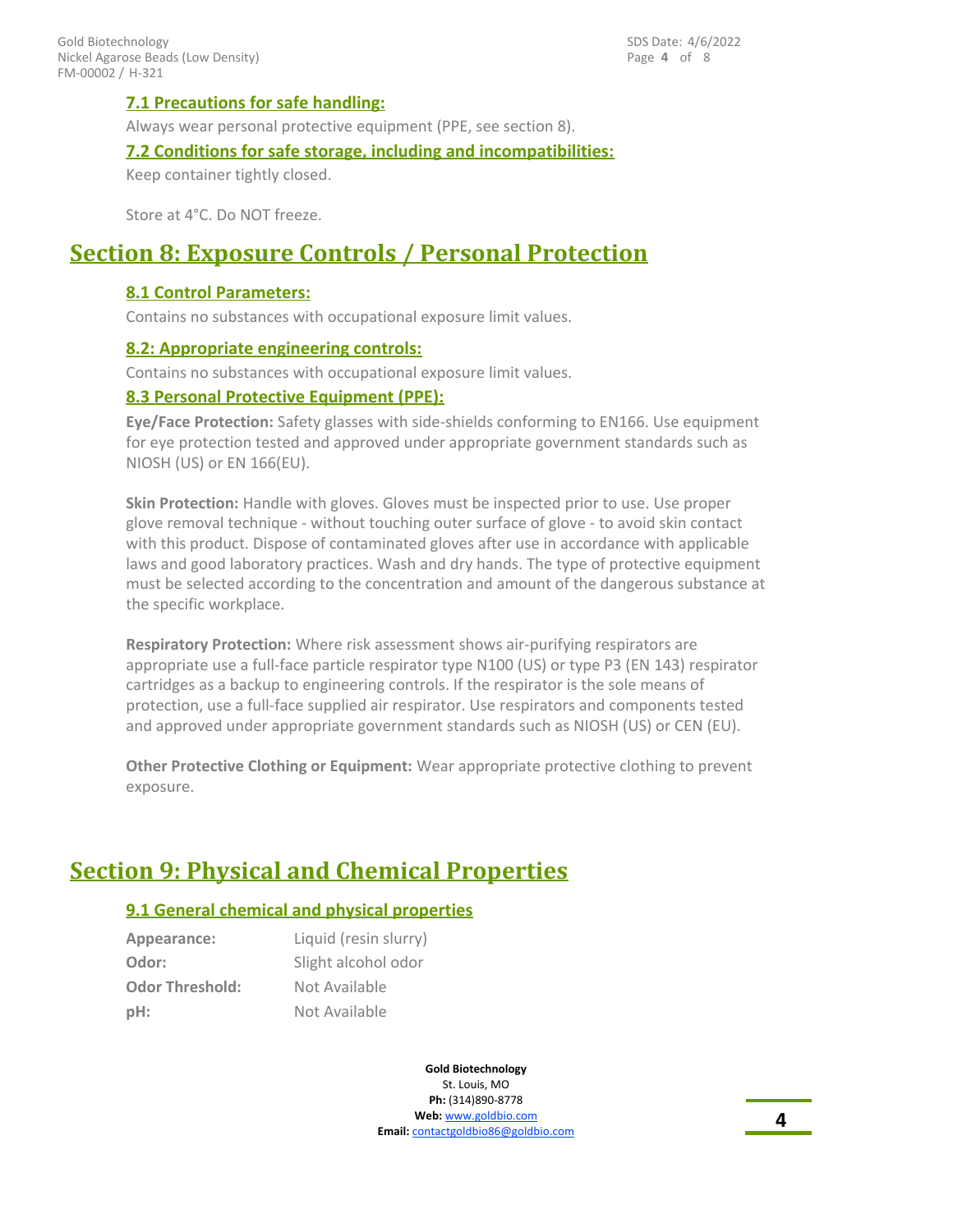**Melting Point:** Not Available **Freezing Point:** Not Available **Flash Point:** Closed cup: 87.8°C **Evaporation Rate:** Not Available **Lower Explosion Limit:** Not Available **Upper Explosion Limit:** Not Available **Vapor Pressure:** Not Available **Vapor Density:** Not Available **Relative Density:** Not Available **Solubility:** Not Available **Partition Coefficient n-octanol/water:** Not Available **Auto-Ignition Temperature:** Not Available **Decomposition** Temperature: Not Available **Viscosity:** Not Available **Boiling Point/Range:** Not Available

# **Section 10: Stability and Reactivity Data**

### **10.1 Reactivity:**

Not available **10.2 Chemical Stability:**

Stable under recommended storage conditions.

### **10.3 Possibility of hazardous reactions:**

Not available.

**10.4 Conditions to avoid:**

Incompatible materials.

#### **10.5 Incompatible materials:**

Strong oxidizing agents.

#### **10.6 Hazardous decomposition products:**

Hazardous decomposition products formed under fire conditions. - Unknown.

# **Section 11: Toxicological Information**

### **11.1 Toxicological effects**

**Acute toxicity:**

**Skin corrosion/irritation:**

**Gold Biotechnology** St. Louis, MO **Ph:** (314)890-8778 **Web:** www.goldbio.com **Email:** contactgoldbio86@goldbio.com Page **5** of 8 SDS Date: 4/6/2022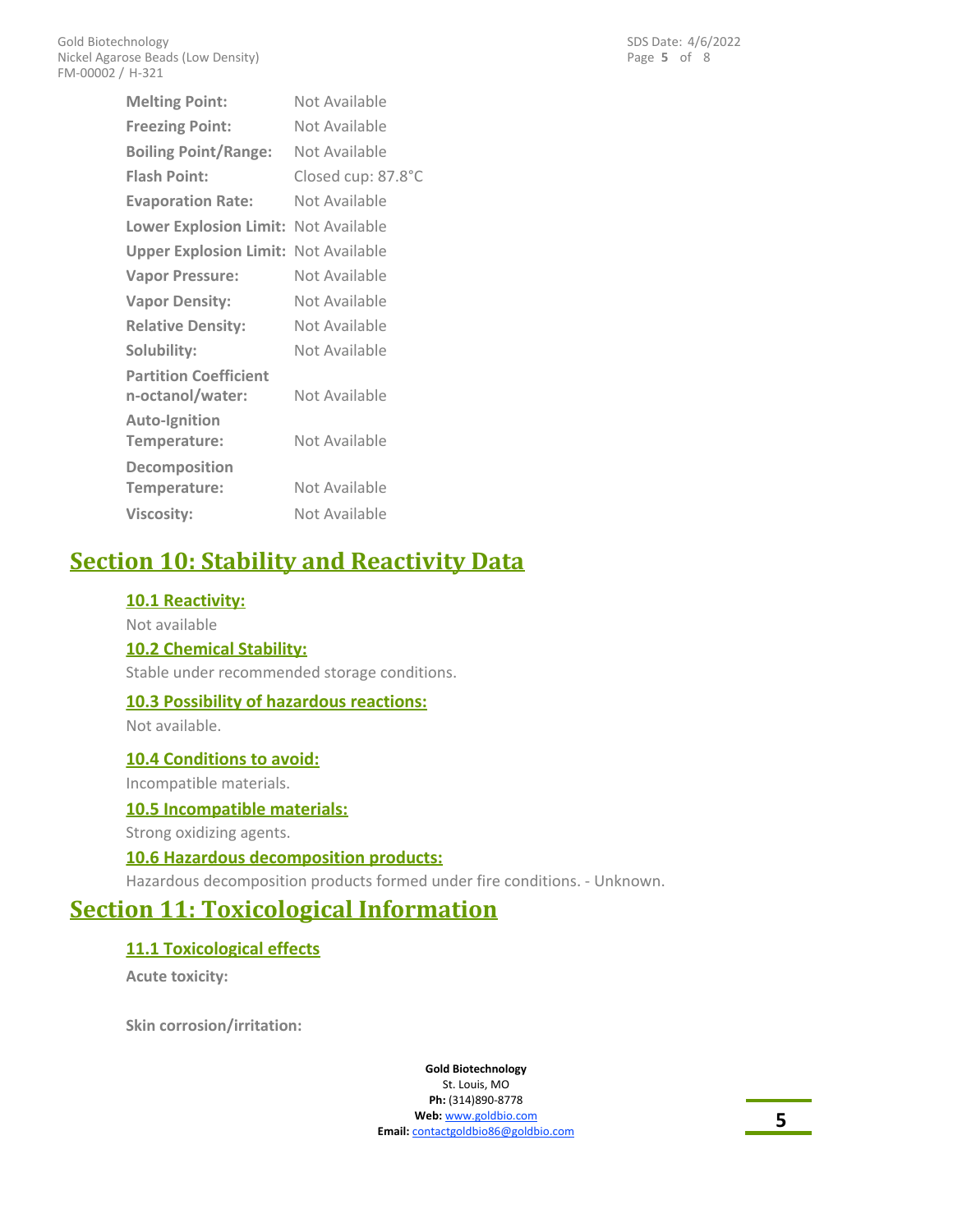Not available.

#### **Respitory or skin sensitization:**

Not available.

**Germ cell mutagenicity:**

Not available.

**Carcinogenicity:**

| IARC:         | No component of this product present at levels greater than or equal<br>to 0.1% is identified as probable, possible or confirmed human<br>carcinogen by IARC.  |
|---------------|----------------------------------------------------------------------------------------------------------------------------------------------------------------|
| <b>ACGIH:</b> | No component of this product present at levels greater than or equal<br>to 0.1% is identified as probable, possible or confirmed human<br>carcinogen by ACGIH. |
| NTP:          | No component of this product present at levels greater than or equal<br>to 0.1% is identified as probable, possible or confirmed human<br>carcinogen by NTP.   |
| OSHA:         | No component of this product present at levels greater than or equal<br>to 0.1% is identified as a carcinogen or potential carcinogen by                       |

OSHA.

#### **Reproductive toxicity:**

Not available.

#### **STOT-single exposure:**

Not available.

#### **STOT-repeated exposure:**

Not available.

#### **Aspiration hazard:**

Not available.

#### **Likely routes of exposure:**

Respiratory organs, mouth, skin, and eyes.

#### **Symptoms of exposure:**

To the best of our knowledge, the chemical, physical, and toxicological properties have not been thoroughly investigated.

# **Section 12: Ecological Information**

### **12.1 Toxicity:** Not available. **12.2 Persistence and degradability:**

Inherent biodegradability.

#### **12.3 Bioacumulative potential:**

Does not bioaccumulate.

#### **12.4 Mobility in soil:**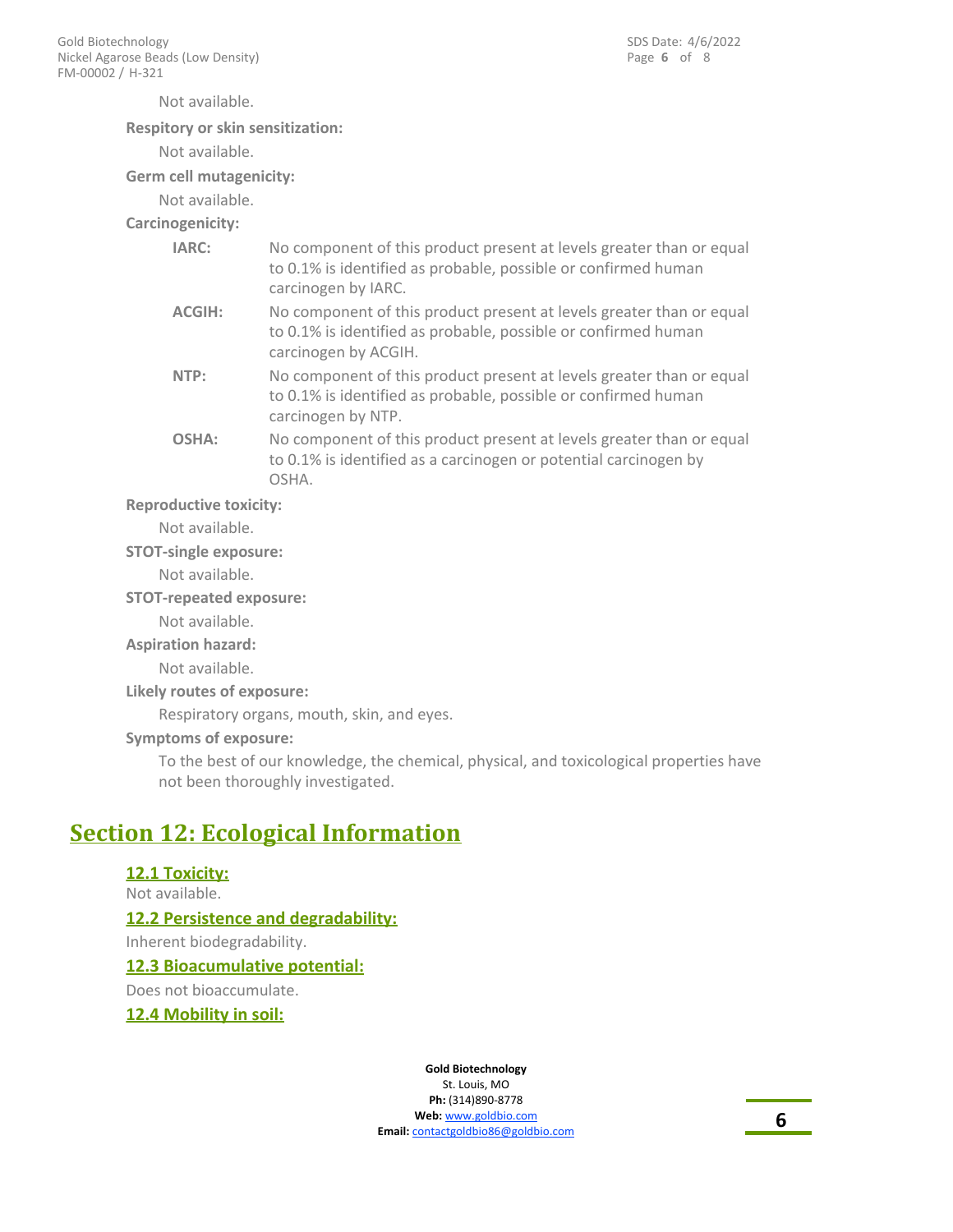FM-00002 / H-321 Gold Biotechnology Nickel Agarose Beads (Low Density) Page **7** of 8 SDS Date: 4/6/2022

Not available.

#### **12.5 Other adverse effects:**

None.

# **Section 13 Disposal Considerations**

Dispose of product in accordance with local rules and regulations.

# **Section 14: Transport Information**

#### **14.1 US Department of Transportation (DOT)**

| <b>UN Number:</b>        | NA-1993                                                           |
|--------------------------|-------------------------------------------------------------------|
|                          | <b>Proper shipping name:</b> Combustible liquid, n.o.s. (ethanol) |
| Class:                   |                                                                   |
| <b>Packing Group:</b>    | Ш                                                                 |
| <b>Marine Pollutant:</b> |                                                                   |
|                          |                                                                   |

#### **14.2 International Maritime Dangerous Goods (IMDG):**

This material is considered to be non-hazardous for transport.

### **14.2 International Air Transportation Association (IATA)**

This material is considered to be non-hazardous for transport.

# **Section 15: Regulatory Information**

#### **SARA 302 Components:**

SARA 302: No chemicals in this material are subject to the reporting requirements of SARA Title III, Section 302.

#### **SARA 313 Components:**

SARA 313: This material does not contain any chemical components with known CAS numbers that exceed the threshold (De Minimis) reporting levels established by SARA Title III, Section 313.

#### **SARA 311/312 Hazards:**

| No SARA Hazards.                               |                |
|------------------------------------------------|----------------|
| <b>Massachusetts Right To Know Components:</b> | $CAS - No.$    |
| Ethanol                                        | 64-17-5 [<20%] |
| <b>Pennsylvania Right To Know Components:</b>  | $CAS - No.$    |
| Ethanol                                        | 64-17-5 [<20%] |
| <b>New Jersey Right To Know Components:</b>    | $CAS - No.$    |
| Ethanol                                        | 64-17-5 [<20%] |
| Callfornia Brent CE Canceron and La            |                |

#### **California Prop. 65 Components:**

This product does not contain any chemical known to the State of California to cause cancer, birth, or any other reproductive defects.